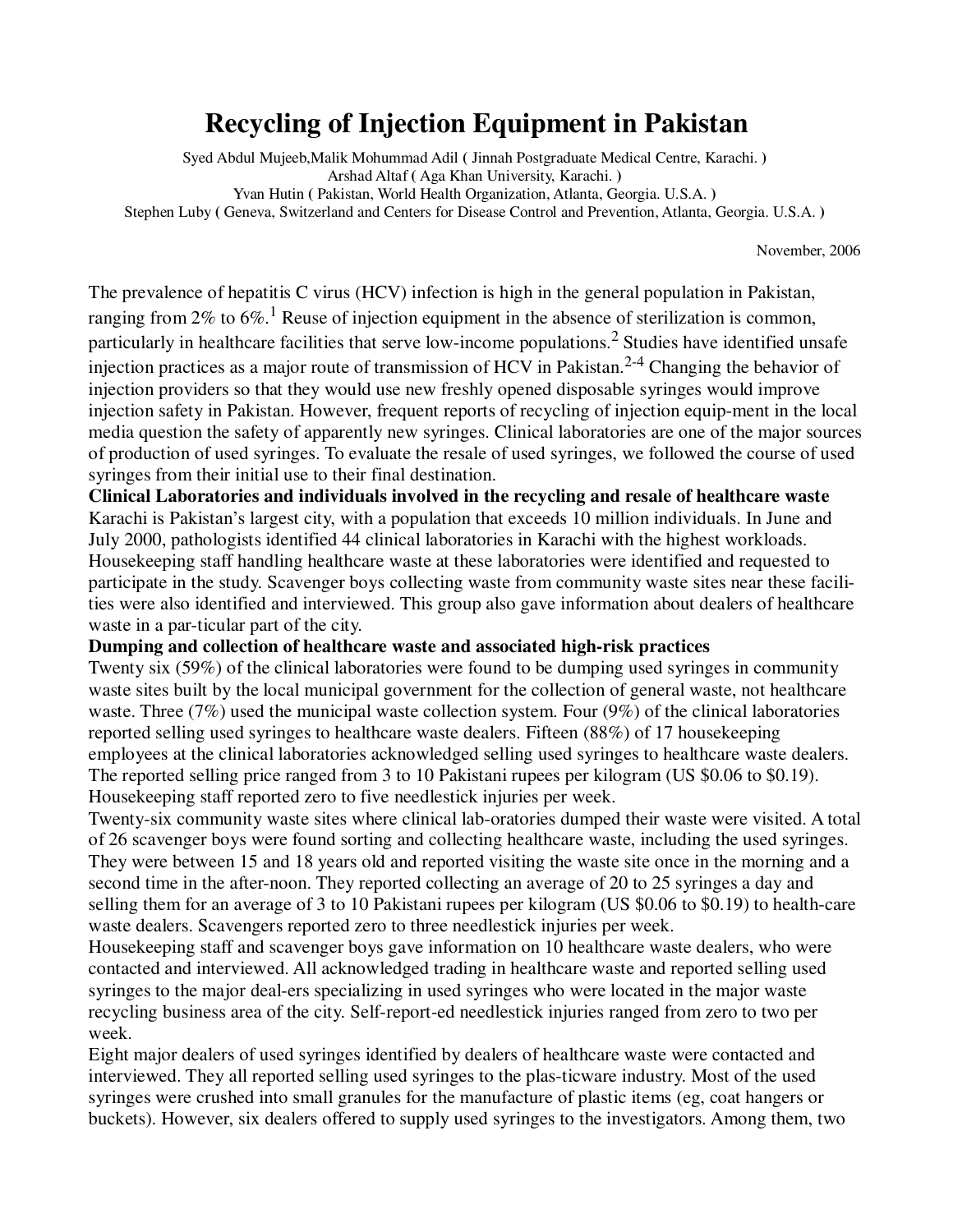dealers offered to supply intact syringes after proper cleaning. One dealer offered to supply the syringes after proper cleaning and repackaging; however, he refused to provide any sample of previous orders. The attendants of four medical stores in the vicinity of a public hospital were inter viewed. They all acknowledged that used repackaged syringes are sometimes available in the market place. They noted that most customers cannot distinguish between used repackaged syringes and new sterile syringes. They mentioned that they could distinguish between the two based on the quality of the wrapper, the standard of labeling, the condition of the plunger, and the straightness of the needle. They all believed that used syringes were available in polyethylene wrappers sealed at both ends but different from blister packaging. They noted that blister-packed disposable syringes aviilable in the market were genuine but expensive.

Eight different brands of disposable syringes were found in the medical stores. All were labeled with the company name and country of origin, but five did not have lot numbers and two did not have the year of production on their packages.

## **Improving a dangerous system**

This disposal pattern of syringes in Karachi presents numerous dangers. All those who are involved in recycling used syringes are at risk of acquiring bloodborne infections because of frequent needlestick injuries. The reentry of used syringes following cleansing and repackaging likely occurs, at least occasionally. Such recycling and repackaging is of concern because, in some cases, injection providers could give injections with syringes that they identified as new but that had in fact been recycled and repack-aged. Although attendants of medical stores thought they were able to identify recycled and repackaged syringes, no clear criteria are available and we were unable ourselves to determine whether the suspicious syringes we obtained had indeed been recycled and repackaged. Thus, it would be all the more difficult for patients and healthcare practitioners to differentiate the repackaged syringes from new ones. Criteria are therefore needed to identify syringes that have been recycled and repackaged so that (1) the penetration of the market by such syringes can be estimated and (2) patients and healthcare workers can be educated to dif-ferentiate between a new sterile disposable syringe and a recycled and repackaged syringe.

The World Health Organization suggests that sharps waste management be ensured through (1) a policy framework that states that healthcare systems should manage the waste that they produce as part of their duty of care; (2) the development of a comprehensive system from waste production to waste disposal that includes waste reduction through preventing unnecessary use of sharps; (3) training at all levels; and (4) choice of a waste treatment option that includes incineration and non-incineration technologies. $5,6$ 

However, each of the waste treatment technologies has limitations. Incineration produces emissions, including persistent organic pollutants in the case of low-temperature incinerators. Non-incineration options (eg, advanced autoclaving or safe burying) do not reduce volumes. These lim-itations need to be balanced against the health hazards of the absence of sharps waste management when formulating a national policy.

Moreover, sharps waste management has a cost and, unlike recycling, it does not generate funds. Healthcare institutions in Pakistan are overburdened and underfund-ed. They function in an environment of weak governance. Solutions that require functioning national systems for the management of healthcare waste and increased spending are unlikely to be implemented in the near future.

In Pakistan, as in other low-income countries, the habits of reusing and recycling are an ingrained rational response to scarcity. Alternatives for the management of healthcare waste that recognize the strong economic incentives that drive recycling are more likely to be successful. Potential options include safe removal of needles and associated decontamination of syringes for the purpose of plas-tic recycling. Such an approach could continue to support the plastics recycling industry and the low-skill workers who depend on its income. Additionally, the problems from healthcare waste can by